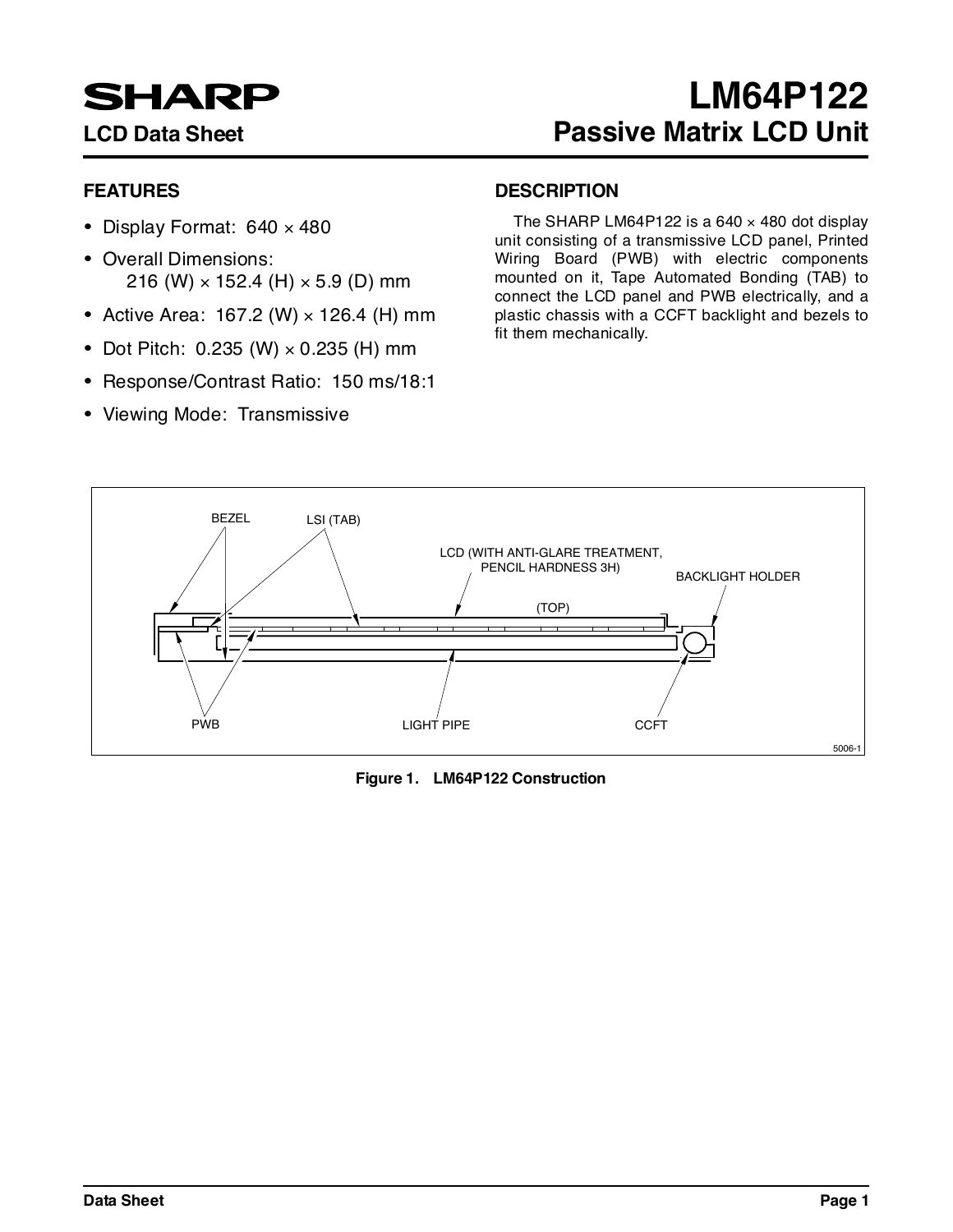

**Figure 2. LM64P122 Block Diagram**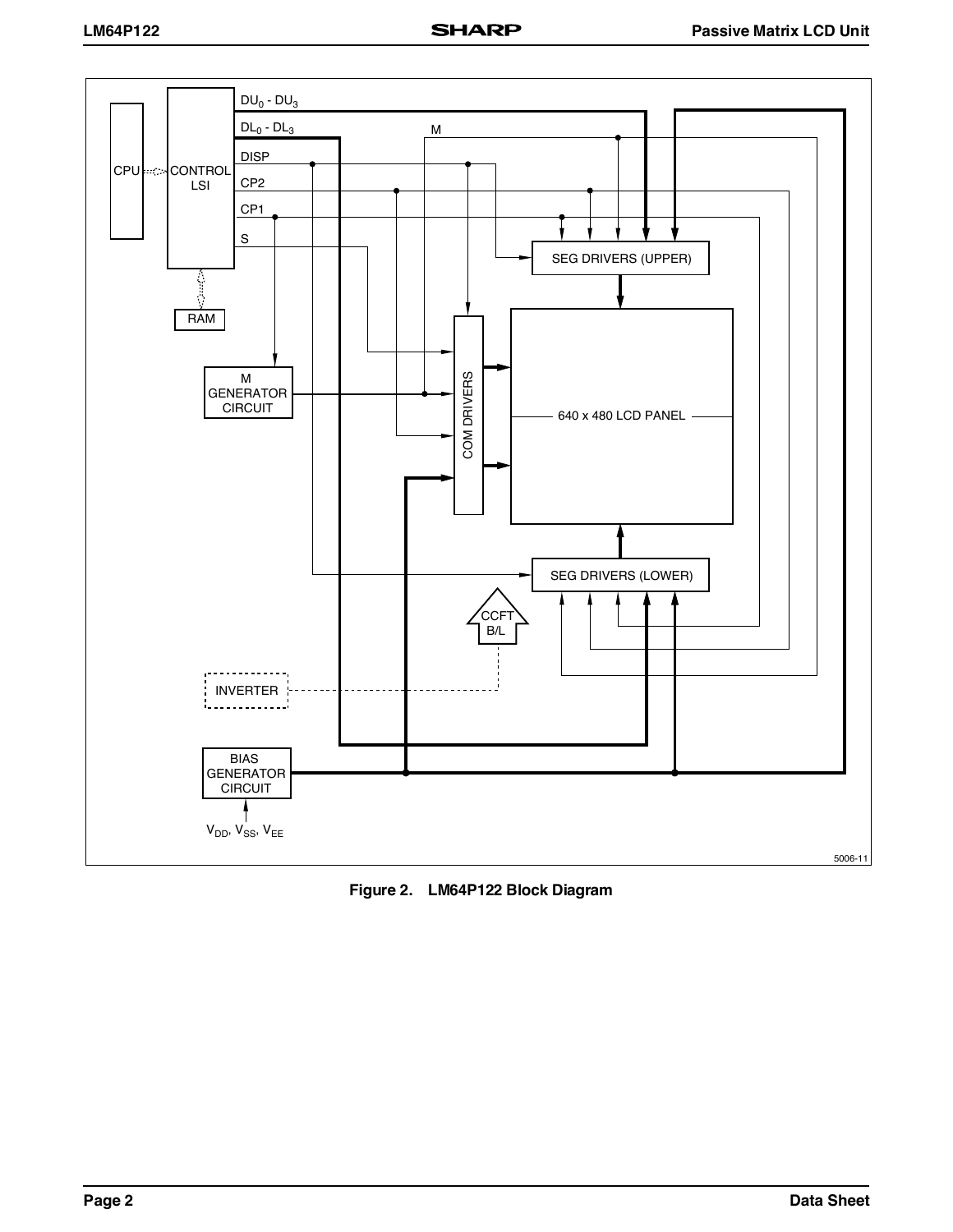# **MECHANICAL SPECIFICATIONS**

| <b>PARAMETER</b>              | <b>SPECIFICATIONS</b>                           | <b>UNIT</b> | <b>NOTE</b> |
|-------------------------------|-------------------------------------------------|-------------|-------------|
| <b>Outline Dimensions</b>     | 216 (W) $\times$ 152.4 (H) $\times$ 5.9 TYP (D) | mm          |             |
| <b>Effective Viewing Area</b> | 167.2 (W) $\times$ 126.4 (H)                    | mm          |             |
| Display Format                | 640 (W) × 480 (H) Full Dot                      |             |             |
| Dot Size                      | $0.235 \times 0.235$                            | mm          |             |
| Dot Spacing                   | 0.02                                            | mm          |             |
| Dot Color                     | White                                           |             | 2, 3        |
| <b>Background Color</b>       | <b>Black</b>                                    |             | 2, 3        |
| Weight                        | Approximately 250                               | g           |             |

**NOTES:**

1. Excludes the allowance of deformation.

2. Due to the characteristics of the LC material, the colors vary with environmental temperature.

# **ABSOLUTE MAXIMUM RATINGS (t<sub>A</sub> = 25°C)**

| <b>SYMBOL</b>     | <b>PARAMETER</b>           | MIN. | MAX.            | <b>UNIT</b> |
|-------------------|----------------------------|------|-----------------|-------------|
| $V_{DD} - V_{SS}$ | Supply Voltage (Logic)     |      | 6.0             |             |
| $V_{DD} - V_{EE}$ | Supply Voltage (LCD Drive) |      | 30.0            |             |
| V <sub>IN</sub>   | Input Voltage              |      | V <sub>DD</sub> |             |

# **ENVIRONMENTAL CONDITIONS**

| <b>ITEM</b>                | Tstq            |                 | <b>Topr</b>                      |      | <b>CONDITION</b>                   | <b>NOTE</b> |                      |  |
|----------------------------|-----------------|-----------------|----------------------------------|------|------------------------------------|-------------|----------------------|--|
|                            | MIN.            | MAX.            | MIN.                             | MAX. |                                    |             |                      |  |
| <b>Ambient Temperature</b> | $-25^{\circ}$ C | $+60^{\circ}$ C | $+45^{\circ}$ C<br>$0^{\circ}$ C |      |                                    |             |                      |  |
| Humidity                   |                 |                 | No condensation                  |      |                                    |             |                      |  |
| Vibration                  |                 |                 |                                  |      |                                    |             | 3 Directions (X/Y/Z) |  |
| Shock                      |                 |                 |                                  |      | 6 Directions $(\pm X/\pm Y/\pm Z)$ |             |                      |  |

#### **NOTES:**

1. Do not subject the LCD unit to temperatures out of this specification.

2. tA ≤ 40°C, 95% RH maximum.

 $ta > 40^{\circ}$ C, Absolute humidity less than  $ta = 40^{\circ}$ C at 95% RH.

3. These test conditions are in accordance with 'IEC 68-2-6' as shown in the following table (two hours for each direction of X/Y/Z (six hours total)):

| Frequency              | 10 Hz to 57 Hz                 | 57 Hz to 500 Hz     |  |  |
|------------------------|--------------------------------|---------------------|--|--|
| <b>Vibration Level</b> |                                | $9.8 \text{ m/s}^2$ |  |  |
| <b>Vibration Width</b> | $0.075$ mm                     |                     |  |  |
| Interval               | 10 Hz to 500 Hz to 10 Hz/11 mm |                     |  |  |

4. Acceleration: 490 m/s<sup>2</sup>

Pulse width: 11 ms

Three times for each direction of  $\pm X/\pm Y/\pm Z$ .

<sup>3.</sup> Negative-type display: Displayed data 'H': Dots ON: White Displayed data 'L': Dots OFF: Black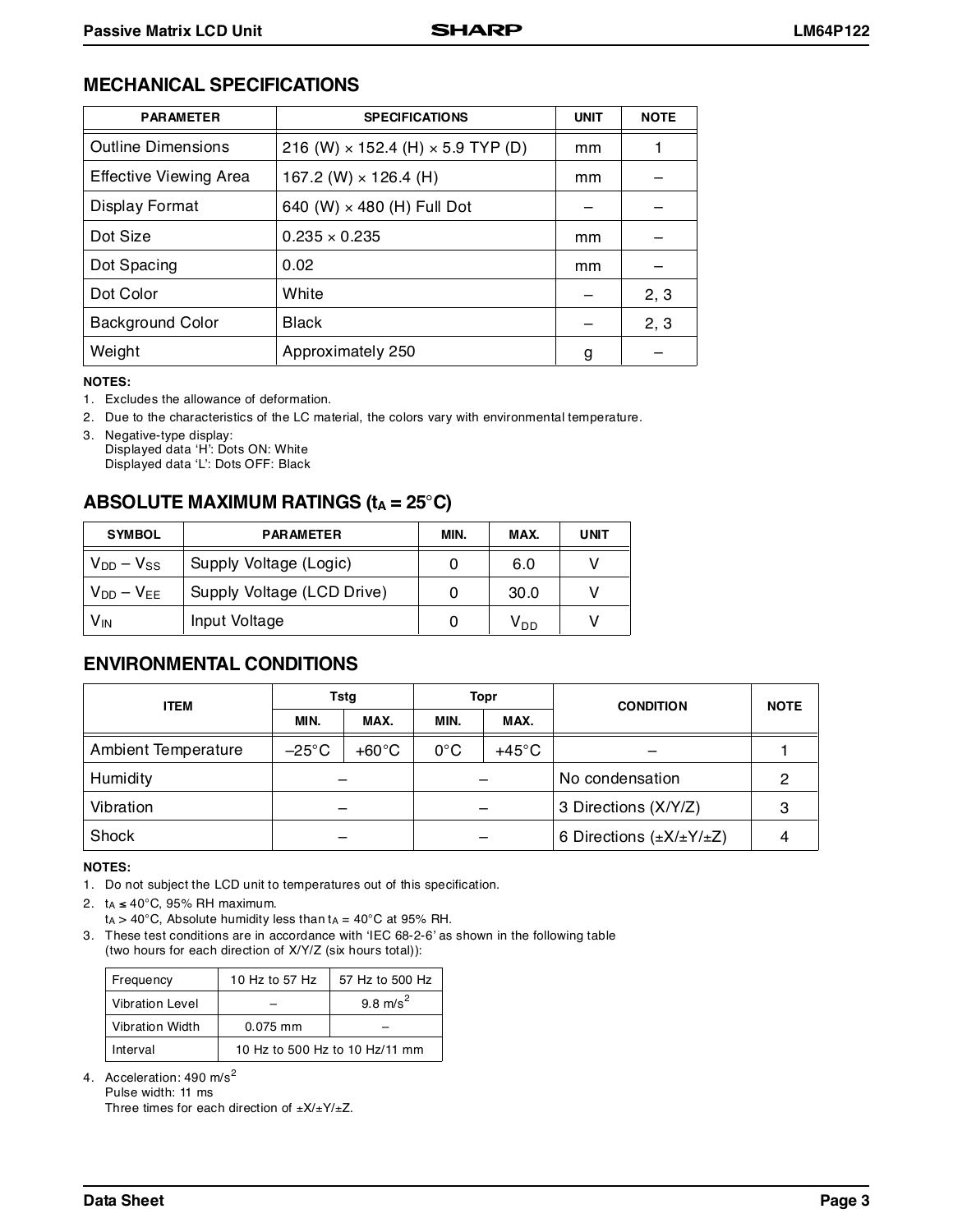# **ELECTRICAL CHARACTERISTICS (** $t_A = 25^\circ$ **C,**  $V_{DD} - V_{SS} = 3.3 \text{ V}$ **)**

| <b>SYMBOL</b>          | <b>PARAMETER</b>           | <b>CONDITION</b> | MIN.         | TYP. | MAX.         | <b>UNIT</b> | <b>NOTE</b> |
|------------------------|----------------------------|------------------|--------------|------|--------------|-------------|-------------|
| $V_{DD} - V_{SS}$      | Supply Voltage (Logic)     |                  | 3.0          | 3.3  | 5.5          | ۷           | 1, 2        |
| $V_{DD} - V_{FF}$      | Supply Voltage (LCD Drive) |                  | 20.1         | 23.9 | 28.2         | ۷           | 3, 4, 5     |
| $V_{IN}$               | Input Signal Voltage       | 'H' Level        | $0.8 V_{DD}$ |      | $V_{DD}$     | ۷           |             |
|                        |                            | 'L' Level        | 0            |      | $0.2 V_{DD}$ | v           |             |
|                        | Input Leakage Current      | 'H' Level        |              |      | 250          | μA          |             |
| Īщ                     |                            | 'L' Level        | $-250$       |      |              | μA          |             |
| <b>I</b> <sub>DD</sub> | Supply Current (Logic)     |                  |              | 18   | 27           | mA          |             |
| <b>IEE</b>             | Supply Current (LCD Drive) |                  |              | 16   | 25           | mA          | 6           |
| $P_D$                  | <b>Power Consumption</b>   |                  |              | 390  | 610          | mW          |             |

#### **NOTES:**

1. V<sub>DD</sub> applied according to the specifications is regulated. Avoid sudden fluctuation of V<sub>DD</sub>, even if the fluctuation is within the specifications.

2. Vss is ground potential.

3. The viewing angle  $\theta$  at which the optimum contrast is obtained can be set by adjusting  $V_{DD} - V_{EE}$ . Refer to Figure 7 for the definition of  $\theta$ .

4. Maximum and minimum values are specified as the maximum and minimum voltage within the operating temperature range (0 to 45°C). Typical values are specified as the typical voltage at 25°C.

- 5.  $V_{EE}$  is minus potential.
- 6. Display high frequency pattern: V<sub>DD</sub> V<sub>SS</sub> = 3.3 V, V<sub>DD</sub> V<sub>EE</sub> = 23.9 V, frame frequency = 85 Hz, display pattern = 1-bit checker (Figure 3).



**Figure 3. Display High Frequency Pattern**

# **INPUT CAPACITANCE**

| <b>SIGNAL</b>  | <b>INPUT</b><br><b>CAPACITANCE</b><br>(TYPICAL) |
|----------------|-------------------------------------------------|
| S              | 40 pF                                           |
| CPI, DISP      | 250 pF                                          |
| CP2            | 200 pF                                          |
| $DU0 \sim DU3$ | 200 pF                                          |
| $DLO \sim DLS$ | 200 pF                                          |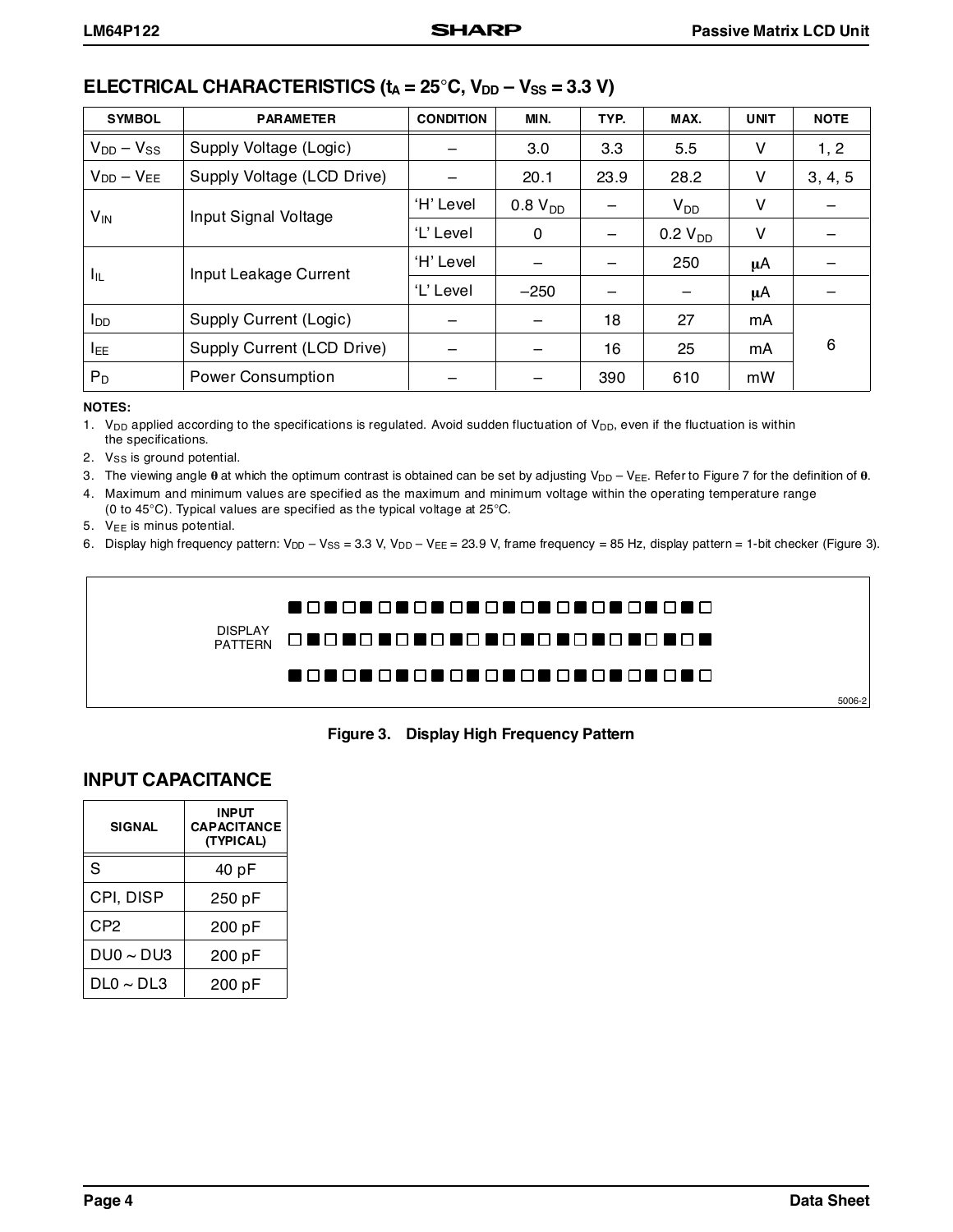# **INTERFACE SIGNALS**

# $LCD<sup>1</sup>$

| <b>PIN</b><br>NUMBER <sup>2</sup> | <b>SYMBOL</b>         | <b>DESCRIPTION</b>                   | <b>LEVEL</b>                                        |
|-----------------------------------|-----------------------|--------------------------------------|-----------------------------------------------------|
| 1                                 | S                     | Scan Start-Up Signal                 | Ή,                                                  |
| $\overline{2}$                    | CP <sub>1</sub>       | Input Data Latch Signal              | $H \rightarrow L$                                   |
| 3                                 | CP <sub>2</sub>       | Data Input Clock Signal              | $H \rightarrow L$                                   |
| 4                                 | <b>DISP</b>           | Display Control Signal               | Display on 'H'<br>Display off 'L'                   |
| 5                                 | $V_{DD}$              | Power Supply for Logic and $LCD (+)$ | Refer to Electrical<br><b>Characteristics Table</b> |
| 6                                 | $V_{SS}$              | Ground Potential                     |                                                     |
| $\overline{7}$                    | <b>V<sub>FF</sub></b> | Power Supply for LCD (-)             | Refer to Electrical<br><b>Characteristics Table</b> |
| 8                                 | DU <sub>0</sub>       |                                      |                                                     |
| 9                                 | DU <sub>1</sub>       | Display Data Signal (Upper Half)     | $H (ON)$ , $L (OFF)$                                |
| 10                                | DU <sub>2</sub>       |                                      |                                                     |
| 11                                | DU <sub>3</sub>       |                                      |                                                     |
| 12                                | DL <sub>0</sub>       |                                      |                                                     |
| 13                                | DL <sub>1</sub>       | Display Data Signal (Lower Half)     | $H (ON)$ , $L (OFF)$                                |
| 14                                | DL <sub>2</sub>       |                                      |                                                     |
| 15                                | DL <sub>3</sub>       |                                      |                                                     |

#### **NOTES:**

1. Connector used: 53261-1510 (MOLEX)

Mating connector: 51021-1500 (MOLEX)

2. Pin Number and its location are shown in the Outline Dimensions diagram.

# **CCFT 1**

| <b>PIN</b><br>NUMBER <sup>2</sup> | <b>SYMBOL</b> | <b>DESCRIPTION</b>                | <b>LEVEL</b> |
|-----------------------------------|---------------|-----------------------------------|--------------|
|                                   | <b>GND</b>    | Ground Line (From Inverter)       |              |
| 2                                 | NC.           |                                   |              |
| 3                                 | HV            | High Voltage Line (From Inverter) |              |

### **NOTES:**

1. Connector used: BHR-03VS-1 (JST)

Mating connector: SM02 (8.0) B-BHS (JST), SM02 (8.0) B-BHS-1 (JST) 2. Pin Number and its location are shown in the Outline Dimensions diagram.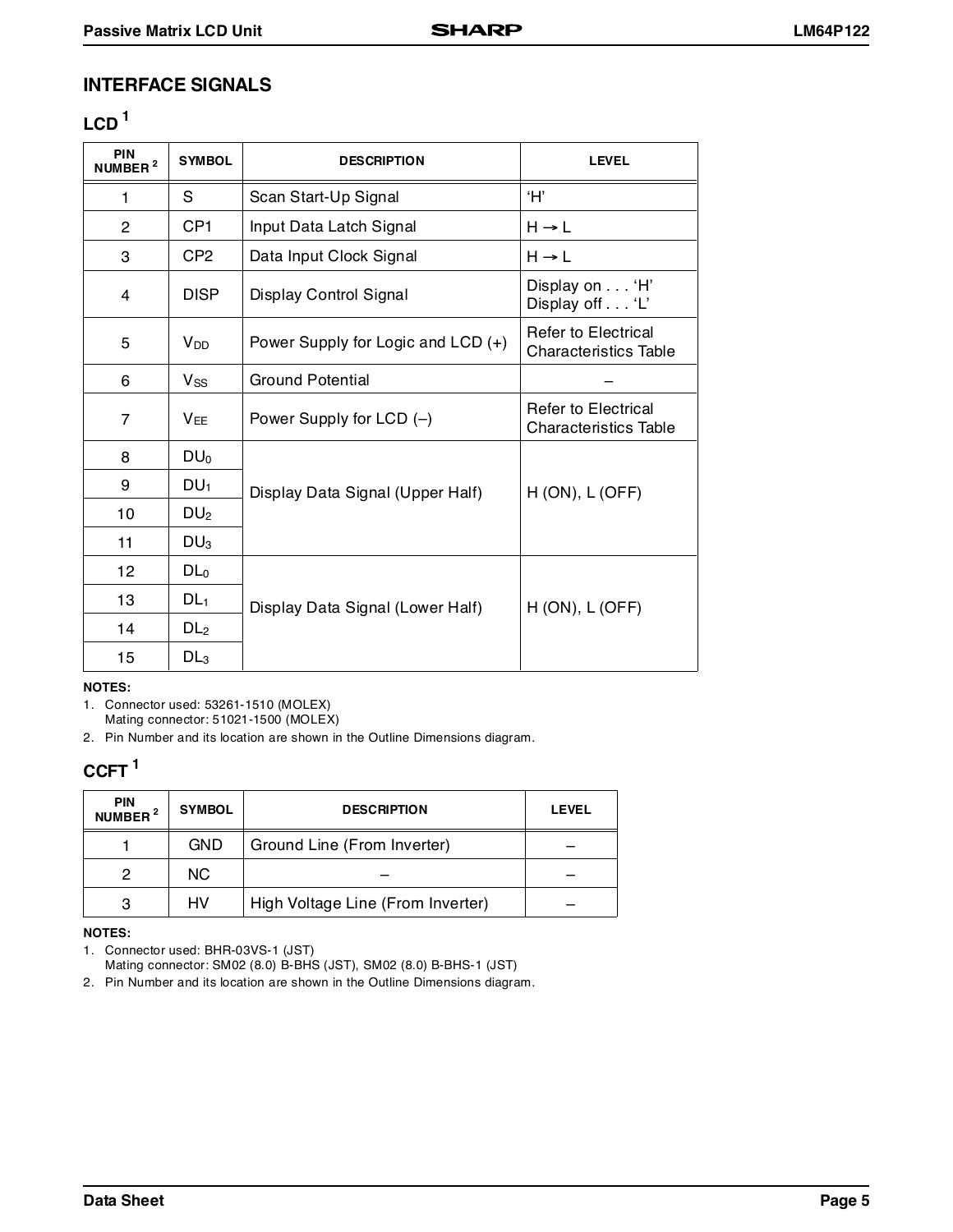

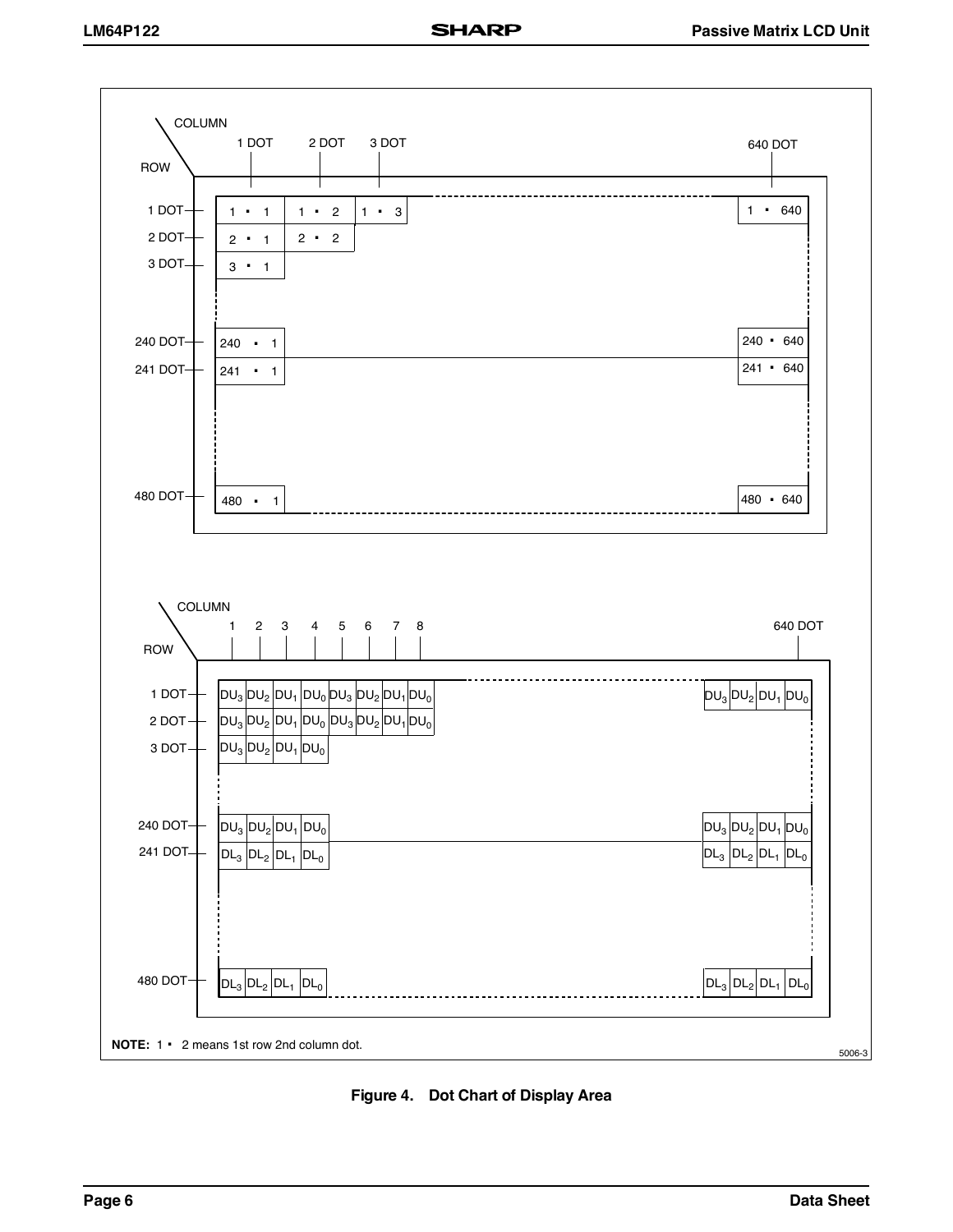

**Figure 5. Data Input Timing**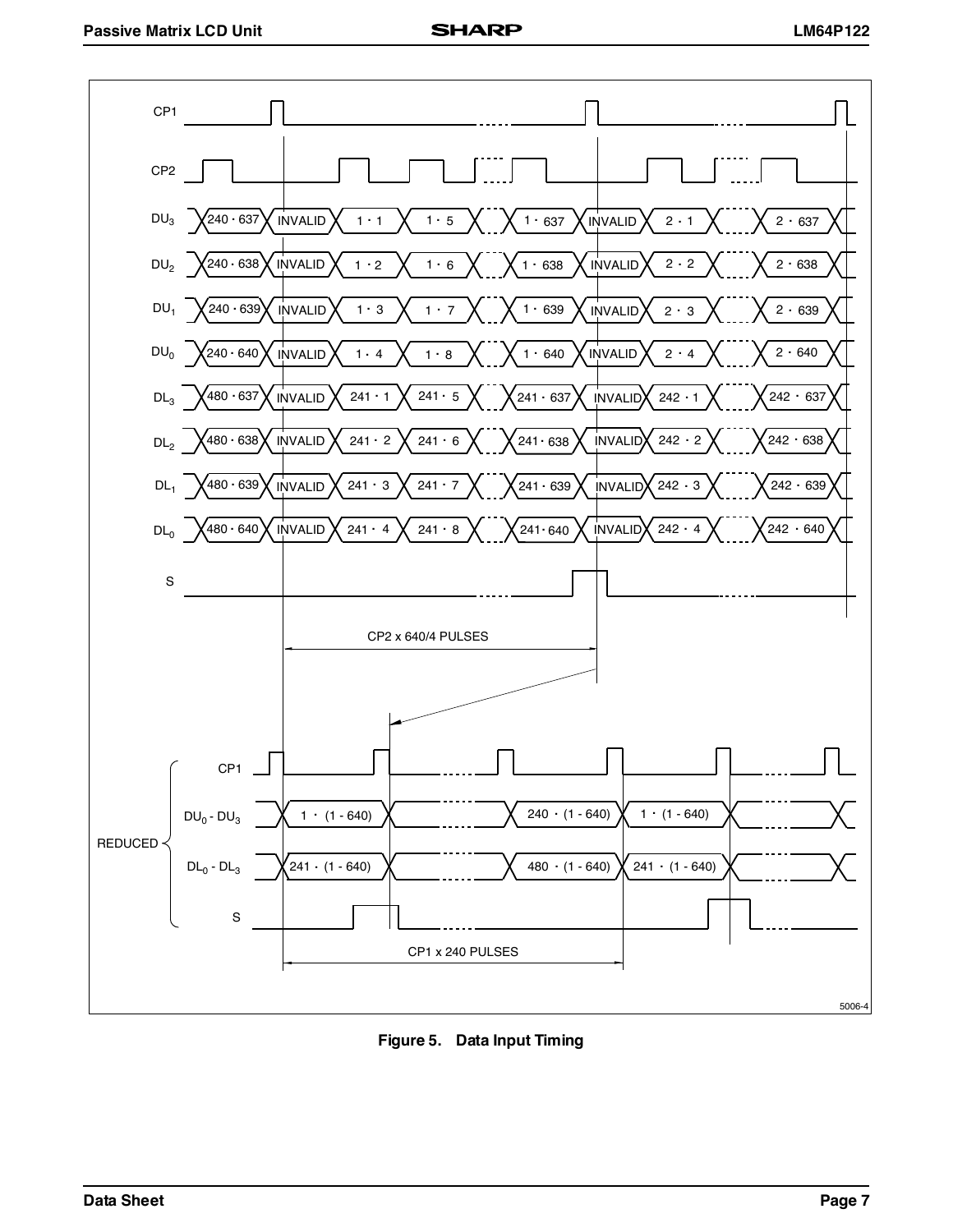

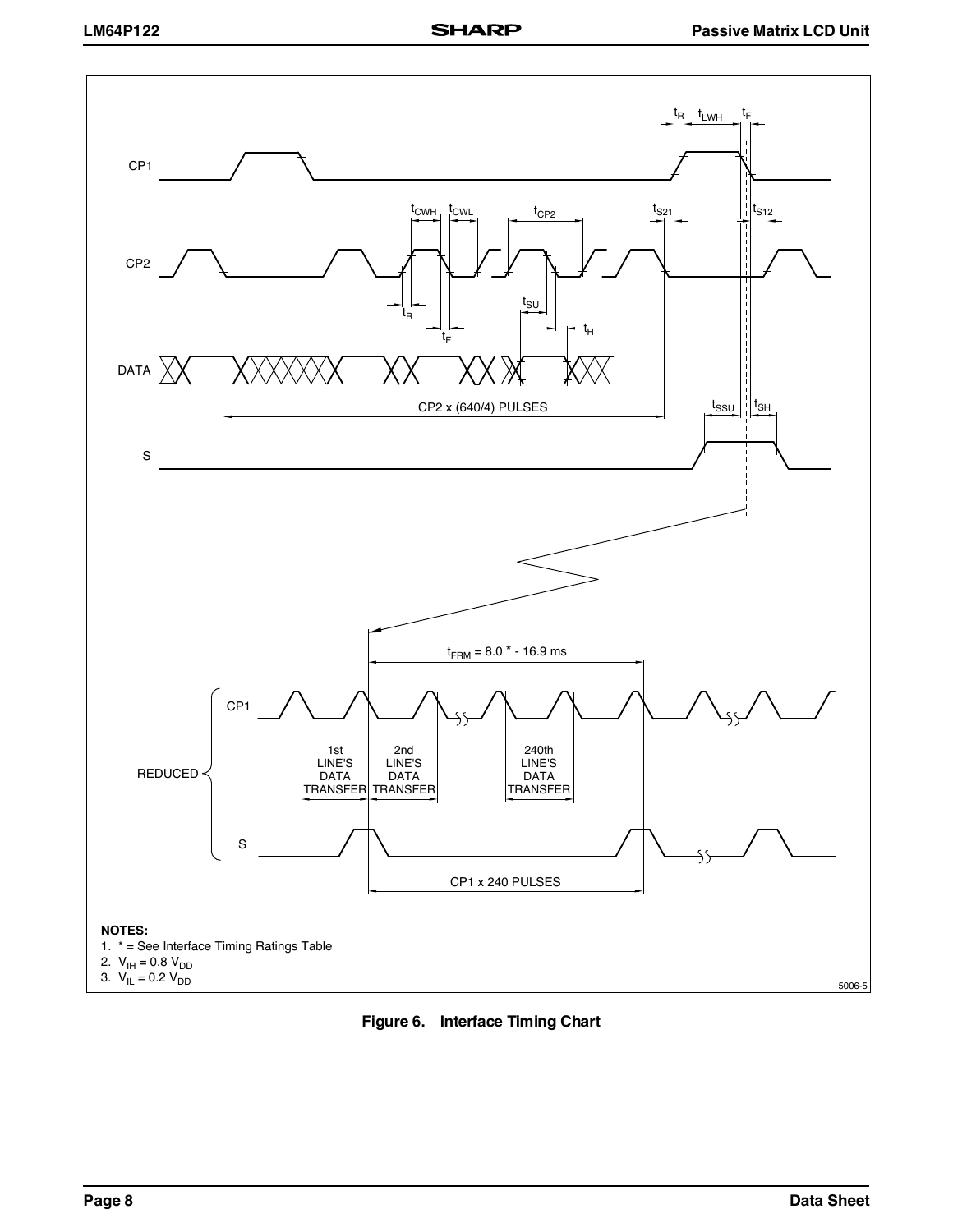# **INTERFACE TIMING RATINGS**

| <b>SYMBOL</b>    | <b>PARAMETER</b>                      | MIN. | TYP. | MAX.         | <b>UNIT</b> | <b>NOTE</b>  |
|------------------|---------------------------------------|------|------|--------------|-------------|--------------|
| t <sub>FRM</sub> | Frame Cycle                           | 8.0  |      | 16.9         | ms          | 1            |
| $t_{CP2}$        | CP2 Clock Cycle                       | 152  |      |              | ns          |              |
| t <sub>CWH</sub> | 'H' Level Clock Width                 | 65   |      |              | ns          |              |
| tcwL             | 'L' Level Clock Width                 | 65   |      |              | ns          |              |
| t <sub>LWH</sub> | 'H' Level Latch Clock Width           | 70   |      |              | ns          |              |
| tsu              | Data Setup Time                       | 50   |      |              | ns          |              |
| tн               | Data Hold Time                        | 40   |      |              | ns          |              |
| $t_{\text{SSU}}$ | S Setup Time                          | 100  |      |              | ns          |              |
| tsн              | S Hold Time                           | 100  |      |              | ns          |              |
| t <sub>S21</sub> | CP2 ↑ Clock Allowance Time From CP1 ↓ | 0    |      |              | ns          |              |
| $t_{S12}$        | CP1 1 Clock Allowance Time From CP2 ! | 0    |      |              | ns          |              |
| $t_R, t_F$       | Clock Rise/Fall Time                  |      |      | $t_{\sf RF}$ | ns          | $\mathbf{2}$ |

**NOTES:**

1. The LCD unit functions at the minimum frame cycle of 8 ms (maximum frame frequency of 125 Hz). Due to the characteristics of the LCD unit, 'shadowing' becomes more evident as frame frequency goes up, while flicker is reduced.

According to our experiments, a minimum frame cycle of 11.7 ms or a maximum frame frequency of 85 Hz demonstrates optimum display quality in terms of flicker and 'shadowing.' Since visual judgement of display quality is subjective, and display quality such as 'shadowing' is pattern dependent, base frame cycle or frame frequency, to which power consumption of the LCD unit is proportional, on thorough testing of the LCD unit with every possible pattern displayed on it.

2.  $tr = 50$  in case  $t_{CT} = (t_{CP2} - t_{CWH} - t_{CWL})/2 \ge 50$  $t_{\text{RF}} = t_{\text{CT}}$  in case  $t_{\text{CT}} = (t_{\text{CP2}} - t_{\text{CWH}} - t_{\text{CWL}})/2 < 50$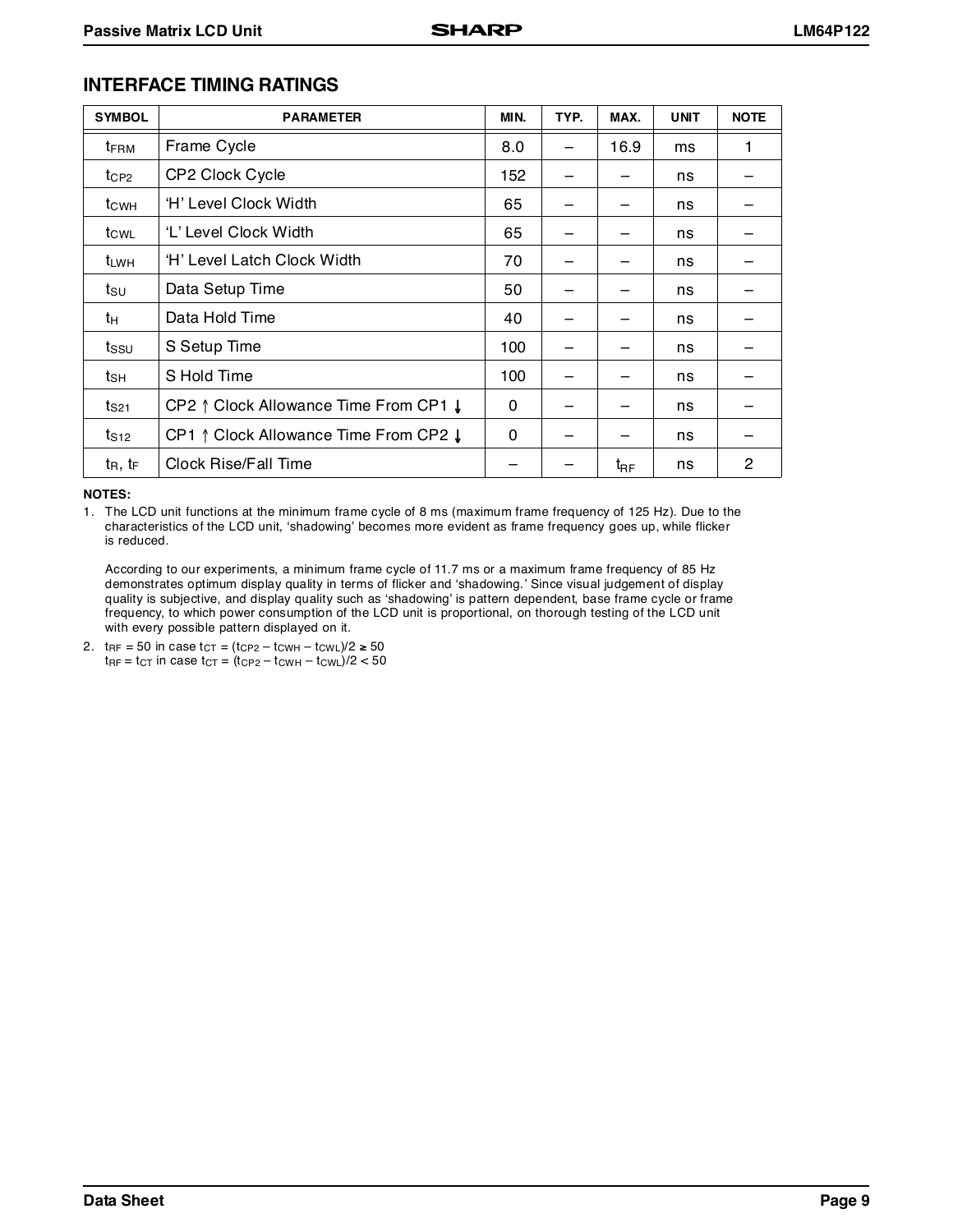### **UNIT DRIVING METHOD**

### **Circuit Driving Method**

Figure 2 shows the block diagram of the unit's circuitry.

### **Display Face Configuration**

The display face electrically consists of two (upper and lower) display segments so that the unit may offer higher contrast by reducing drive duty ratio. Each display segment (640  $\times$  240 dots) is driven at 1/240 duty ratio.

### **Input Data and Control Signal**

The LCD driver is 80 bits LSI, consisting of shift registers, latch circuits, and LCD driver circuits.

Display data, which are externally divided into data for each row (640 dots), is sequentially transferred in the form of 4-bit parallel data through shift registers by Clock Signal CP2 from the left top of the display face.

When data of one row (640 dots) have been input, they are latched in the form of parallel data for 640 lines of signal electrodes by latch signal CP1. Then the corresponding drive signal is transmitted to the 640 lines of column electrodes of the LCD panel by the LCD drive circuits.

At this time, scan start-up signal S is transferred from the scan signal driver to the first row of scan electrodes, and the contents of the data signals are displayed on the first rows of upper and lower half of the display face according to the combinations of voltages applied to the scan and signal electrodes of the LCD.

While the first rows of data are being displayed, the second rows of data are entered. When 640 dots of data have been transferred, then latched, on the falling edge of CP1 clock, the display face proceeds to the second rows of display.

Such data input is repeated up to the 240th row of each display segment, from upper to lower rows, to complete one frame of display by time-sharing method. Then data input proceeds to the next display face.

Scan start-up signal S generates scan signal to drive horizontal electrodes.

Since DC voltage causes a chemical reaction which deteriorates LCD materials, drive waveforms are inverted at a proper cycle by Control Signal M to prevent the generation of such DC voltage.

Because of the characteristics of the CMOS driver LSI, the power consumption of the unit goes up as the operating frequency CP2 increases. Thus, the driver LSI applies the system of transferring 4 bits parallel data through the four lines of shift registers to reduce the data transfer speed CP2. This system minimizes power consumption of the unit.

In this circuit configuration, 4-bit display data is input to data input pins of  $DU_0 - DU_3$  (upper display segment) and  $DL<sub>0</sub> - DL<sub>3</sub>$  (lower display segment).

The LCD unit also adopts a bus line system for data input to minimize power consumption. In this system, data input terminal of each driver LSI is activated only when relevant data input is fed.

Data input for column electrodes of both the upper and the lower display segment and chip select of driver LSI are made as follows:

- The driver LSI at the left end of the display face is first selected, and the adjacent driver LSI of the right side is selected when 80 dots data (20 CP2) is fed. This process is sequentially continued until data is fed to the driver LSI at the right end of the display face.
- This process is immediately followed at the column driver's LSIs of both the upper and the lower display segments. Thus, data input for both the upper and the lower display segments must be fed through 4-bit bus line sequentially from the left end of the display face.

Since this graphic display unit contains no refresh RAM, it requires data and timing pulse inputs even for static display.

The timing chart of input signals is shown in Figure 6 and the Interface Timing Ratings table.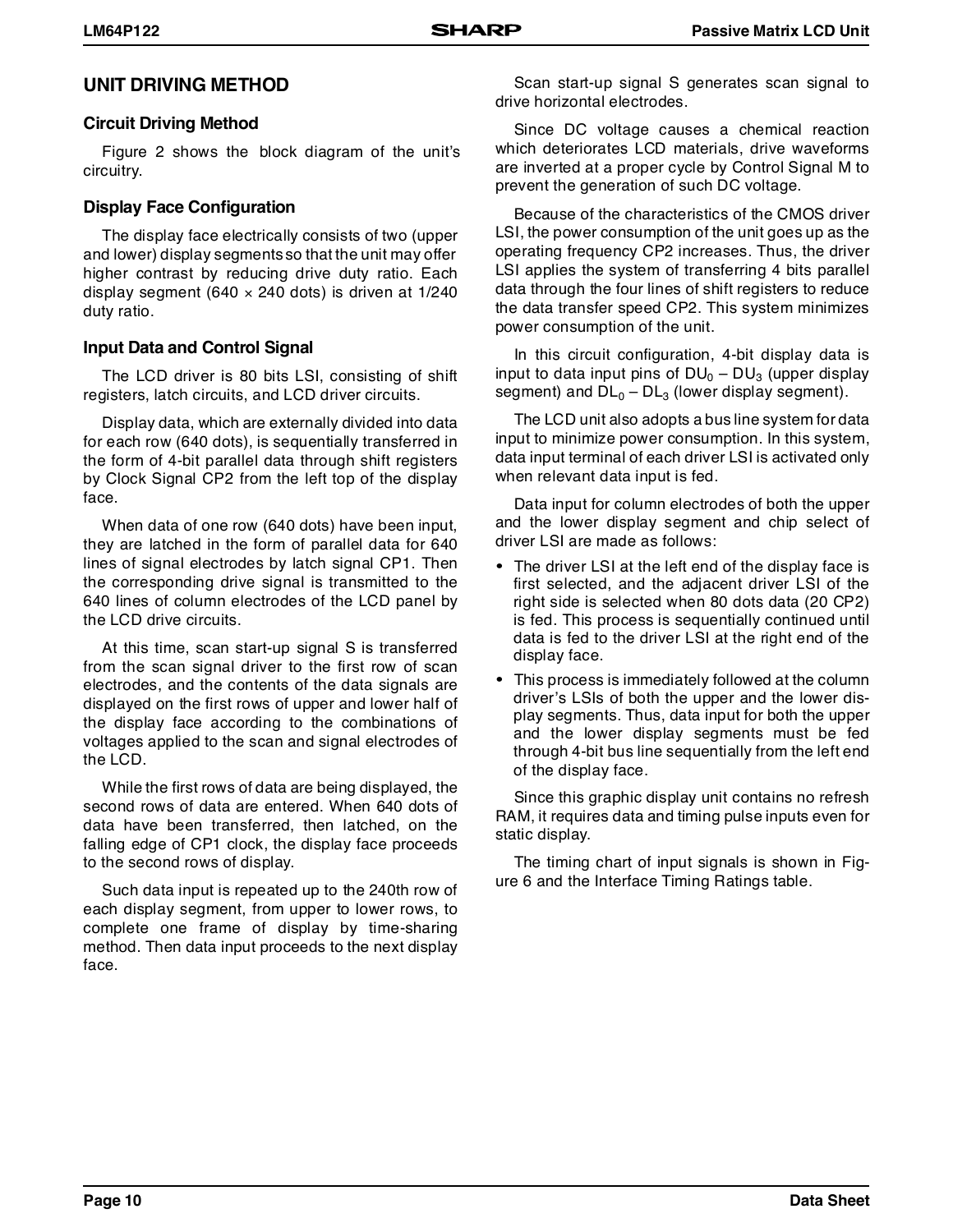# **OPTICAL CHARACTERISTICS (** $t_A = 25^\circ$ **C,**  $V_{DD} - V_{SS} = 3.3$  **V,**  $V_{DD} - V_{EE} = V_{MAX}$ **)**

The following specifications are based on the electrical measuring conditions, on which the contrast of perpendicular direction ( $\theta x = \theta y = 0^{\circ}$ ) is maximum.

| <b>SYMBOL</b>  | <b>PARAMETER</b>      | <b>CONDITION</b>                  |                                   | MIN.  | TYP.                     | MAX. | <b>UNIT</b> | <b>NOTE</b> |
|----------------|-----------------------|-----------------------------------|-----------------------------------|-------|--------------------------|------|-------------|-------------|
| $\theta$ x     | Viewing Angle Range   |                                   | $\theta y = 0^{\circ}$            | $-25$ | $\overline{\phantom{0}}$ | 20   |             |             |
| $\theta$ y     |                       | $C_0 > 4.0$                       | $\theta x = 0^{\circ}$            | $-10$ | $\overline{\phantom{0}}$ | 20   | degrees     |             |
| $C_0$          | Contrast Ratio        | $\theta x = \theta y = 0^{\circ}$ |                                   | 10    | 18                       |      |             | 2           |
| t <sub>R</sub> | Response Time - Rise  | $\theta x = \theta y = 0^{\circ}$ |                                   |       | 80                       | 130  | ms          | 3           |
| tp             | Response Time - Decay |                                   | $\theta x = \theta y = 0^{\circ}$ |       | 70                       | 120  | ms          |             |

#### **NOTES:**

1. The viewing angle range is defined as shown in Figure 7.

2. Contrast Ratio is defined as follows:

 $C_0 = \frac{\text{Luminance (brightness) all pixels' white' at V_{MAX}}}{\text{Luminance (bisk) all pixels (dark' at V_{MAX})}}$ 

Luminance (brightness) all pixels 'dark' at V<sub>MAX</sub>

VMAX is defined in Figure 9.

3. The response characteristics of the photodetector output are measured as shown in Figure 10, assuming that input signals are applied to select and deselect the dots to be measured, in the optical characteristics test method shown in Figure 11.



**Figure 7. Definition of Viewing Angle**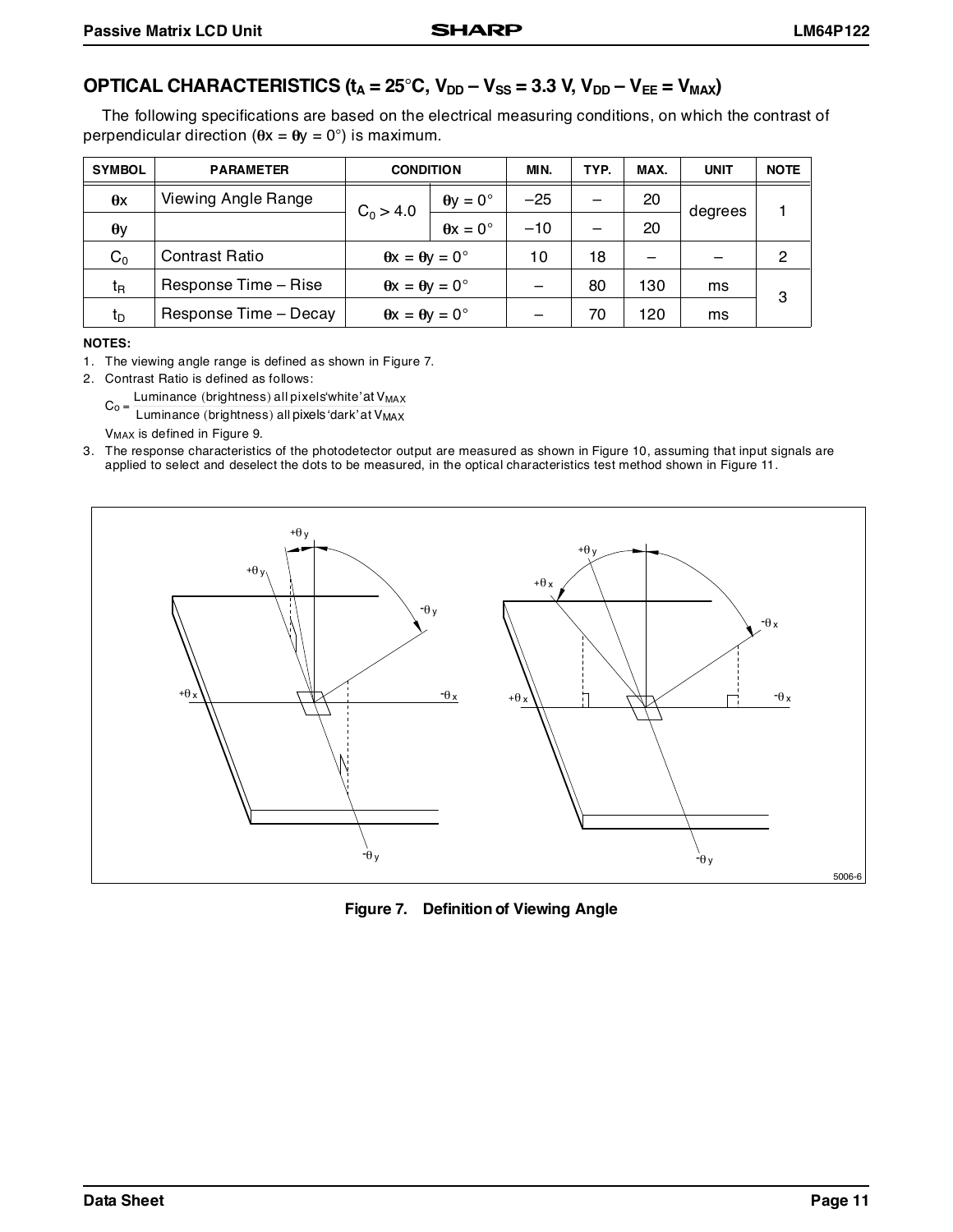





**Figure 9. Definition of V<sub>MAX</sub>**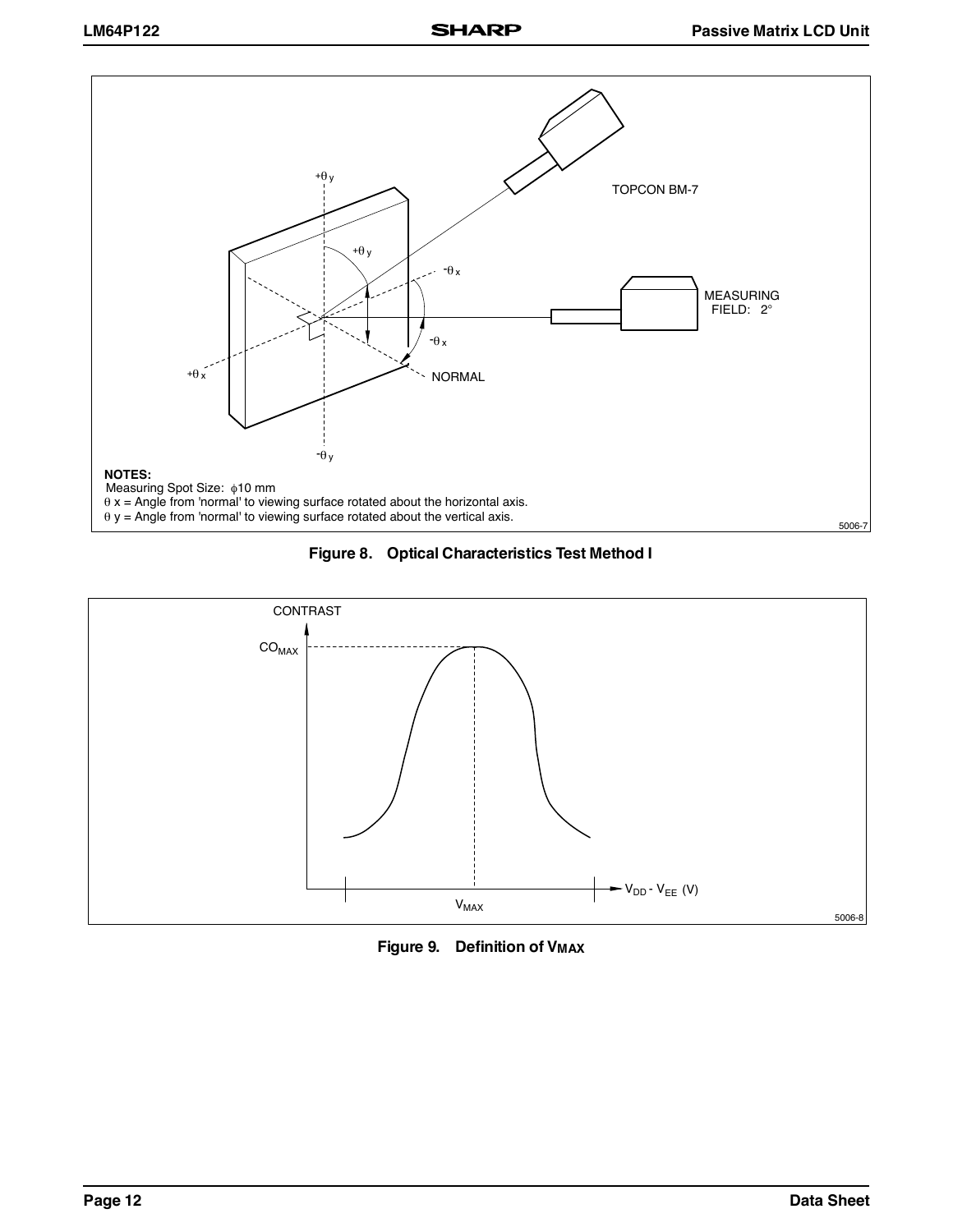

**Figure 10. Optical Characteristics Test Method II**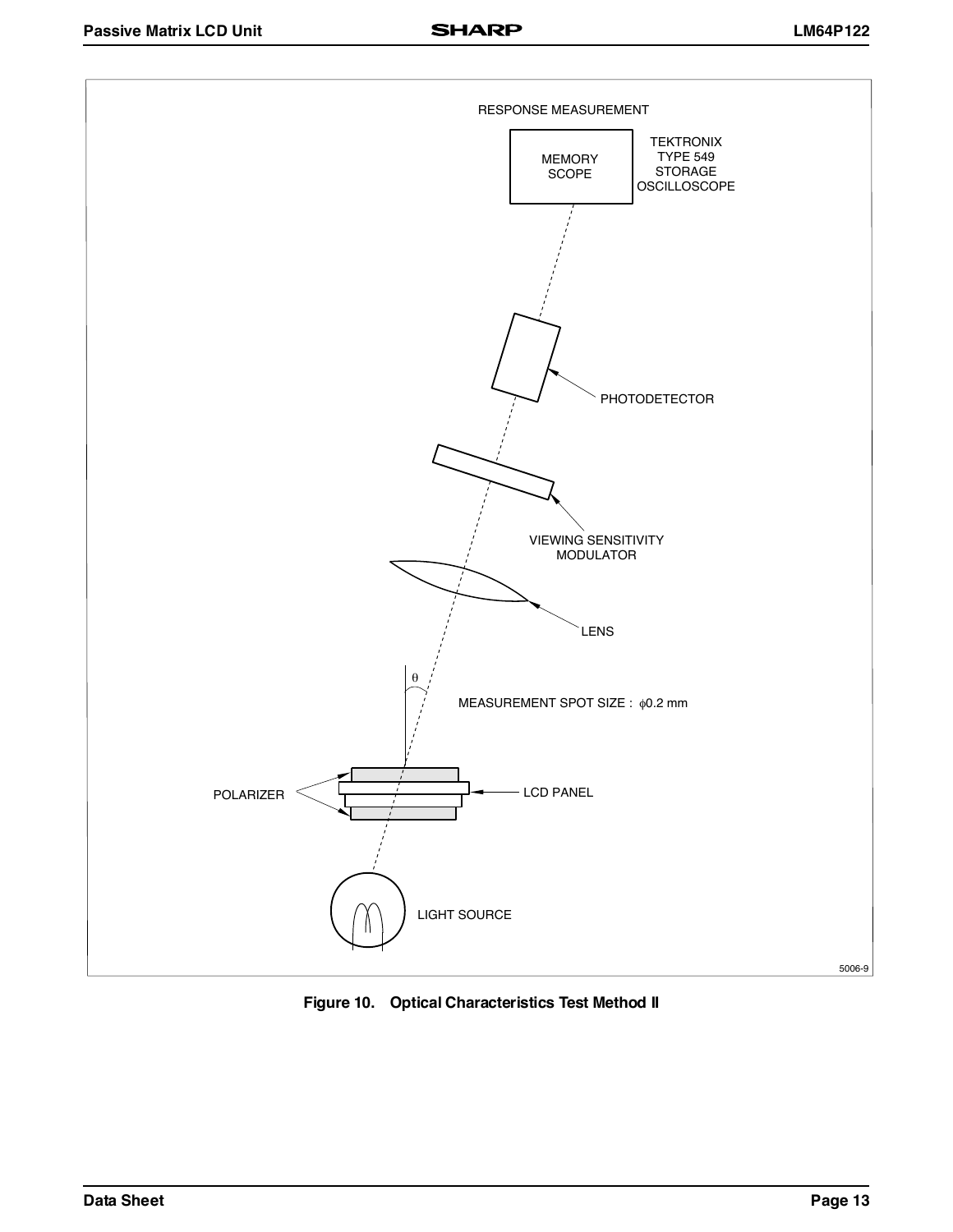

**Figure 11. Definition of Response Time**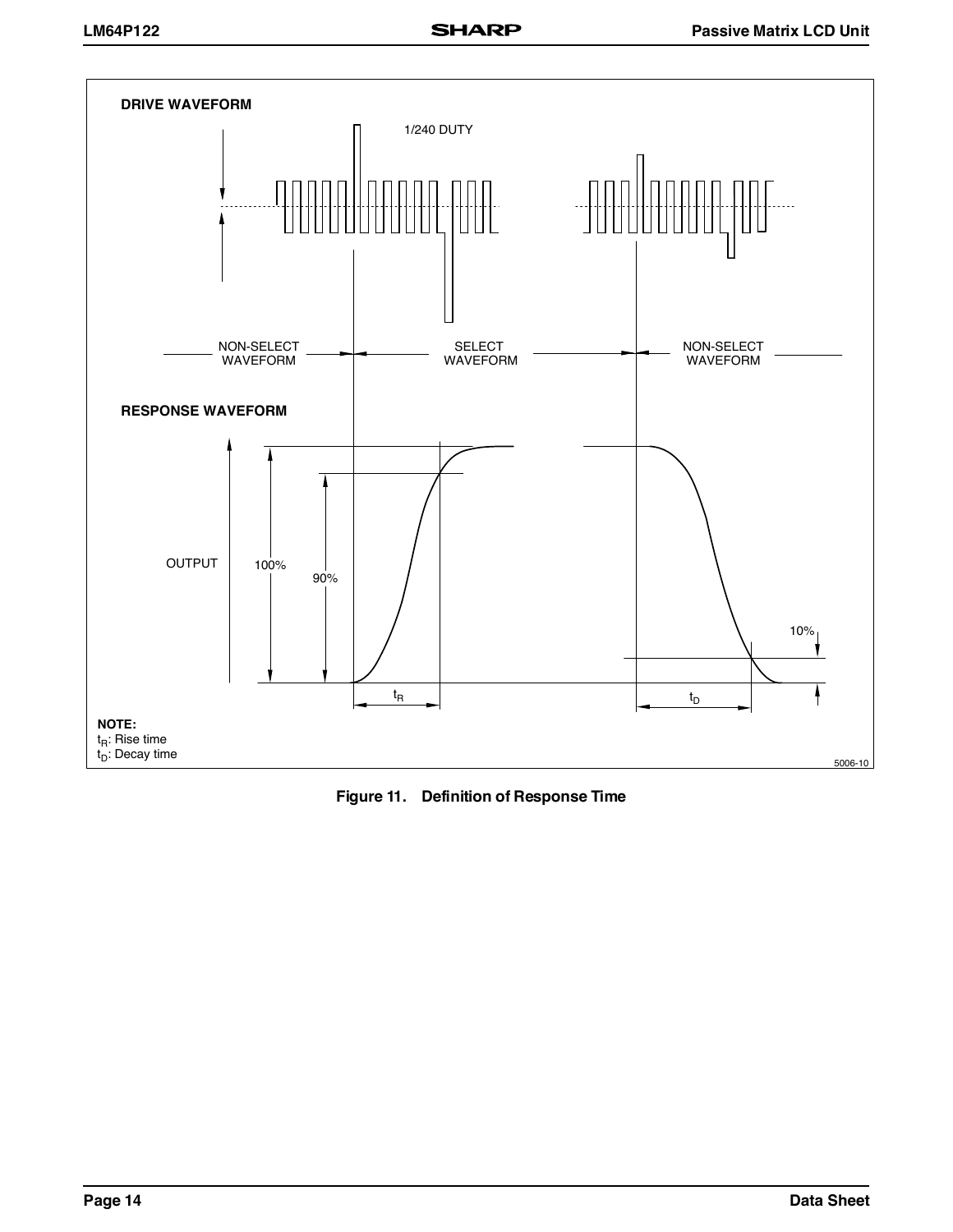# **CHARACTERISTICS OF BACKLIGHT**

The ratings satisfy the following conditions.

### **Rating**

| <b>PARAMETER</b>  | MIN. | TYP. | MAX. | UNIT              |
|-------------------|------|------|------|-------------------|
| <b>Brightness</b> | 60   | 80   | -    | cd/m <sup>∠</sup> |

### **Measurement Circuit**

LM000106 (SHARP) (at  $IL = 5$  mA)

### **Measurement Equipment**

BM-7 (TOPCON)

### **Measurement Conditions**

- Measurement circuit voltage: DC 12 V at primary side.
- LCD: All digits WHITE,  $V_{DD} V_{SS} = 3.3 V$ ,  $V_{DD} - V_{EE} = V_{MAX}$ ,  $DU_0 - DU_3$  (refer to Figure 9),  $DL<sub>0</sub> - DL<sub>3</sub> = 'H' (WHITE)$
- Ambient temperature: 25°C. Make measurement 30 minutes after turning on the unit.

| Lamp Used (Ratings, 1pc.)           |                                          |                  |             |  |  |  |
|-------------------------------------|------------------------------------------|------------------|-------------|--|--|--|
| <b>PARAMETER</b>                    |                                          |                  | <b>NOTE</b> |  |  |  |
| Circuit<br>Voltage (VS)             | 1,000 V<br>(minimum)                     | 1,500 V          |             |  |  |  |
| Discharging<br>Tube<br>Current (IL) | 5 mA<br>(typical)                        | $5.5 \text{ mA}$ | 1           |  |  |  |
| Power<br>Consumption                | 1.6 W                                    |                  |             |  |  |  |
| Discharging<br>Tube<br>Voltage (VL) | 320 V<br>(typical)                       |                  |             |  |  |  |
| Brightness (B)                      | 28,000<br>cd/m <sup>2</sup><br>(typical) |                  |             |  |  |  |

# **Lamp Used (Ratings, 1pc.)**

#### **NOTE:**

1. It is recommended that IL be not more than 5 mA so that heat radiation of CCFT backlight least affects the display quality.

### **Operating Life**

The operating lifetime is 10,000 hours or more at 5 mA (operating life with LM000106 or equivalent).

The inverter should meet the following conditions:

- Sine, symmetric waveform without spike in positive and negative.
- The voltage at the secondary side is 1,000 V or more.
- Illuminance frequency is from 25 kHz to 45 kHz.

The operating lifetime is defined as having ended when any of the following conditions occur (25  $\pm$ 5 $^{\circ}$ C):

- When the voltage required for initial discharge has reached 10.8 V when using an inverter.
- When the illuminence or quantity of light has decreased to 50% of the initial value.

**NOTE:** Ratings are defined as the average brightness inside the viewing area specified in Figure 12.



**Figure 12. Measuring Points (1 to 5)**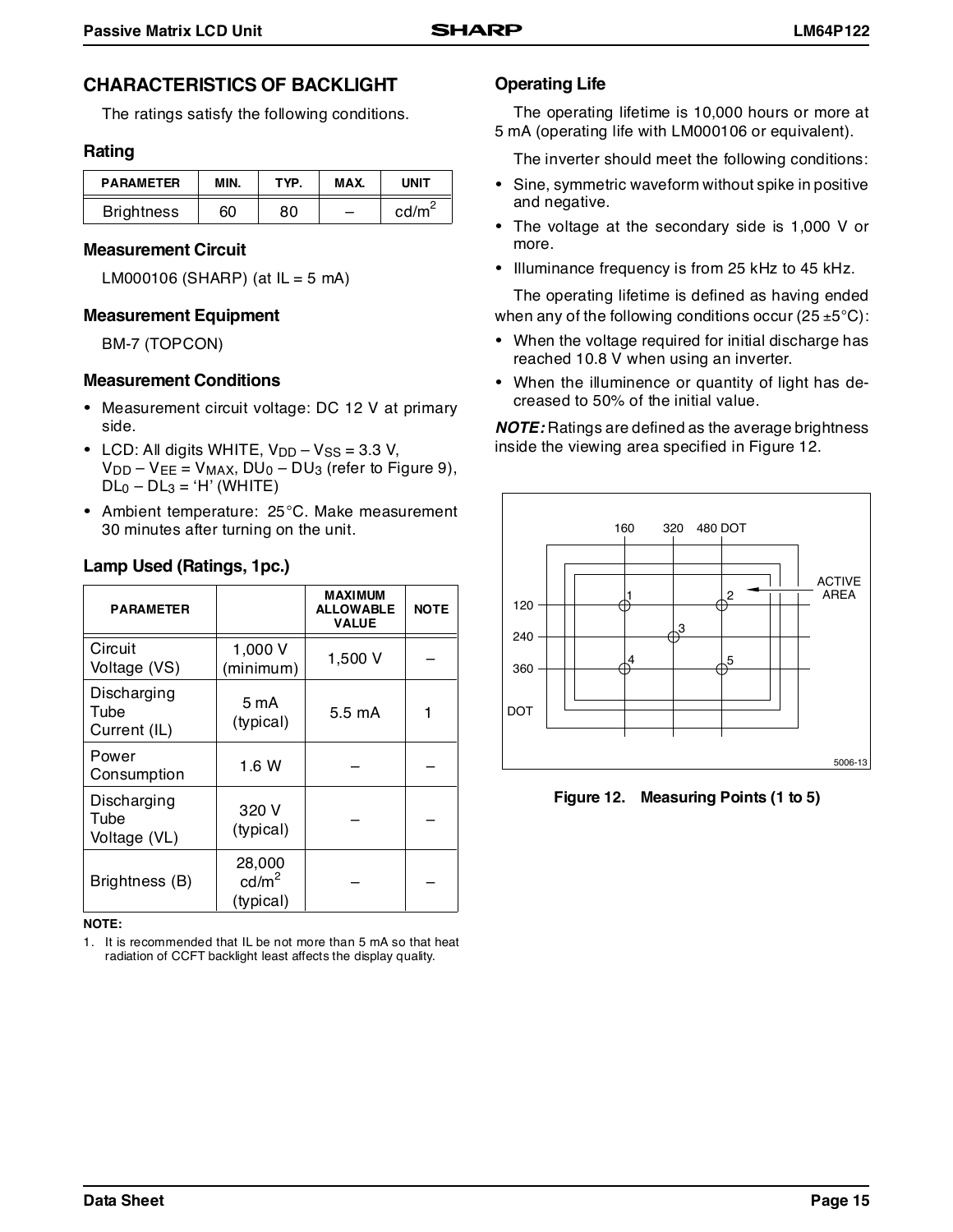# **PRECAUTIONS**

- Industrial (Mechanical) design of the product in which this LCD unit is incorporated must be made so that the viewing angle characteristics of the LCD are optimized. This unit's viewing angle is illustrated in Figure 13 and as follows:
	- θy MIN < viewing angle < θy MAX (θy MIN < 0,° θy MAX ≥ 0°)

(For the specific values of θy MIN, θy MAX, refer to the Optical Characteristics table.) Consider the optimum viewing conditions according to the purpose when installing the unit.



**Figure 13. Dot Matrix LCD Viewing Angle**

- This unit is installed using mounting tabs at the four corners of the bezel. During installation, avoid undue stress on the unit such as twisting or bending.
- Since the front polarizer is easily damaged, use care to not scratch the face.
- If the surface of the LCD cells need cleaning, wipe it with a soft cloth.
- Wipe liquid off immediately since it can cause color changes and staining.
- The LCD is made of glass plates. Use care when handling it to avoid breakage.
- This unit contains CMOS LSIs which are sensitive to electrostatic charges. The following measures should be taken to protect the unit from electrostatic discharge:
	- Ground the metallic case of the main system (contact of the unit and main system).
	- Insulate the unit and main system by attaching insulating washers made of bakelite or nylon.
- The unit should be driven according to the specified ratings to avoid malfunction or permanent damage. DC voltage drive leads to rapid deterioration of LC, so ensure that the drive is alternating waveform by continuous application of the signal M. Avoid latchup of driver LSIs and application of DC voltage to the LCD panel by following the ON/OFF sequence shown in Figure 14 and Table 1.
- Do not expose the unit to direct sunlight, strong ultraviolet light, etc., for prolonged periods.
- Store the unit at normal room temperature to prevent the LC from converting to liquid (due to excessive temperature changes).
- Do not disassemble the unit.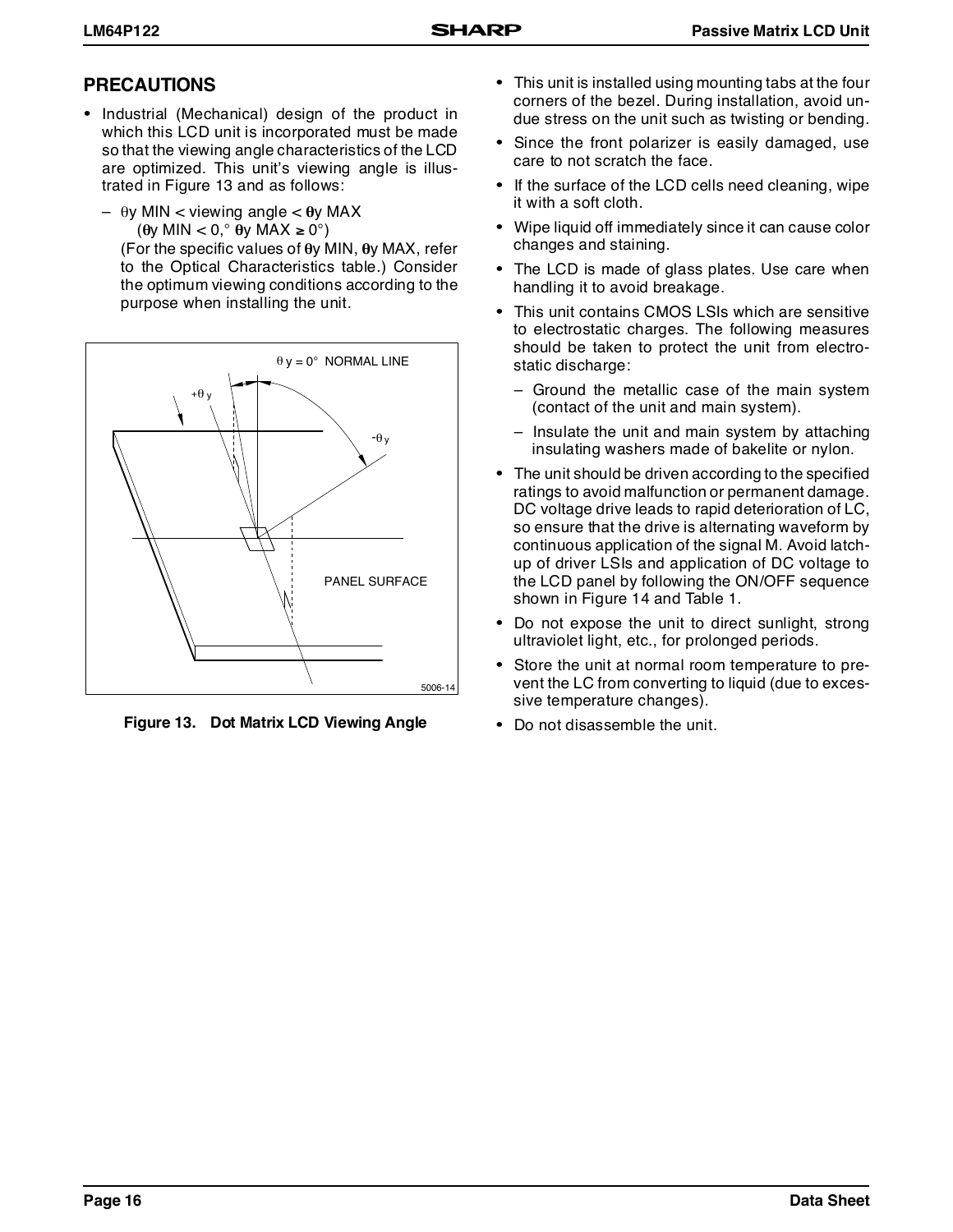# **SUPPLY VOLTAGE SEQUENCE CONDITION**

Refer to Figure 14 and Table 1.



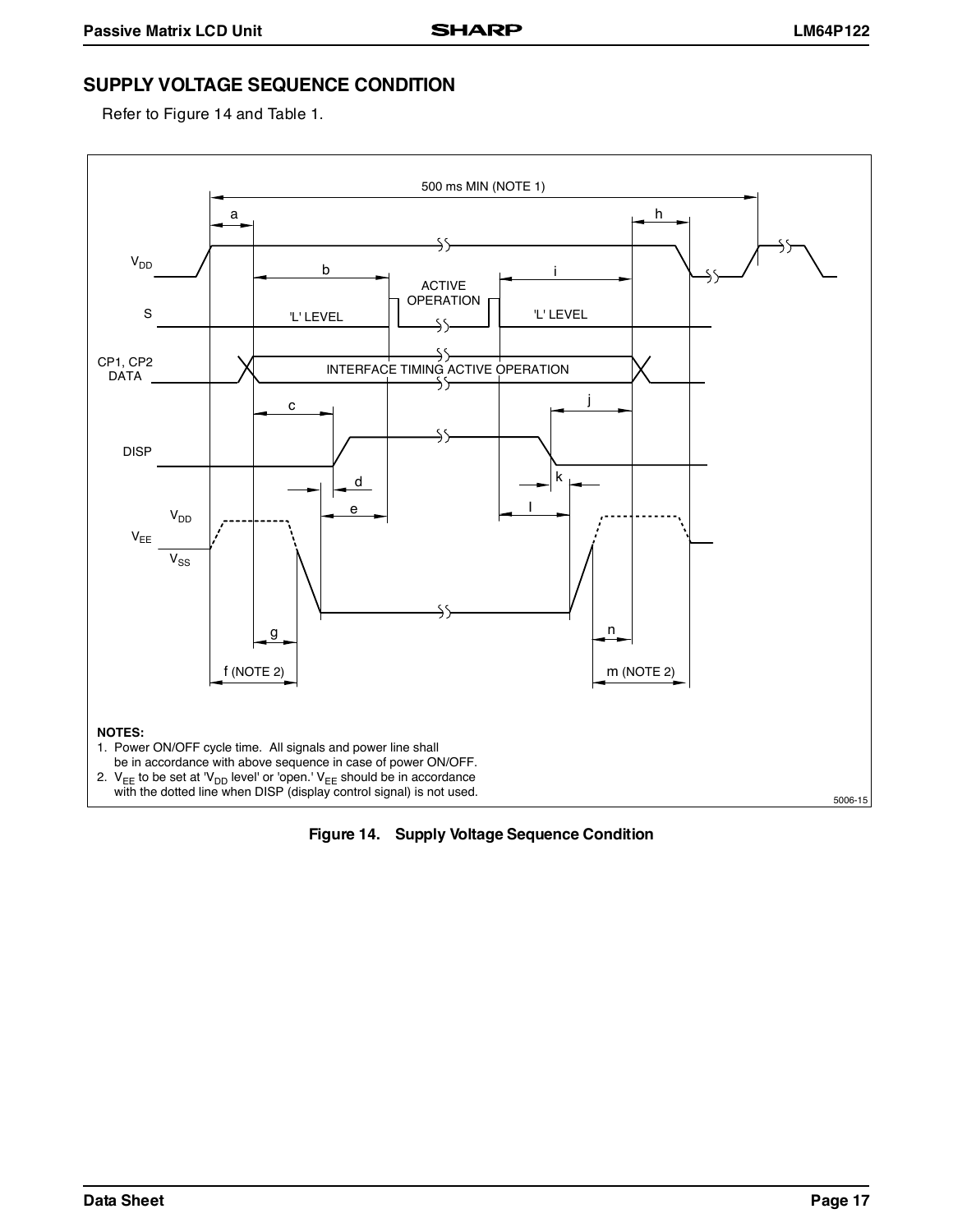| SYM-<br><b>BOL</b> | <b>WITH DISP</b><br><b>CONTROL<sup>1</sup></b> | <b>WITHOUT DISP</b><br><b>CONTROL<sup>2</sup></b> |
|--------------------|------------------------------------------------|---------------------------------------------------|
| <b>POWER ON</b>    |                                                |                                                   |
| a                  | 0 ms (minimum)                                 | 0 ms (minimum)<br>20 ms (maximum)                 |
| b                  | 0 ms (minimum)                                 | 20 ms (minimum)                                   |
| C                  | 20 ms (minimum)                                |                                                   |
| d                  | 0 ms (minimum)                                 |                                                   |
| e                  |                                                | 0 ms (minimum)                                    |
| f                  | 0 ms (minimum)                                 | Note 3                                            |
| g                  |                                                | 0 ms (minimum)<br>100 ms (maximum)                |
| <b>POWER OFF</b>   |                                                |                                                   |
| h                  | 0 ms (minimum)                                 | 0 ms (minimum)<br>20 ms (maximum)                 |
| Î                  | 0 ms (minimum)                                 | 20 ms (minimum)                                   |
|                    | 20 ms (minimum)                                |                                                   |
| k                  | 0 ms (minimum)                                 |                                                   |
|                    |                                                | 0 ms (minimum)                                    |
| m                  | 0 ms (minimum)                                 | Note 3                                            |
| n                  |                                                | 100 ms (minimum)                                  |

#### **NOTES:**

- 1. Connection of DISP (pin number 4), refer to Figure 15.
- 2. Connection of DISP (pin number 4), refer to Figure 16.
- 3.  $V_{EE}$  to be set at ' $V_{DD}$  level' or 'open.'  $V_{EE}$  should be in accordance with the dotted line when DISP (display control signal) is not used.



**Figure 15. Connection With DISP Control**

### **LOT NUMBER**

Lot number is in accordance with the numbering rule shown in Figure 17.

### **APPLICABLE INSPECTION STANDARD**

The LCD unit meets the following inspection standard: S-U-019.

### **DISPLAY QUALITY**

This specification describes display quality in case of no gray scale. Since display quality can be affected by gray scale methods, evaluate display quality for the usability of the LCD unit in case gray scale is displayed on the LCD unit.

**WARNING:** Don't use any materials which emit gas from epoxy resin (Amines' hardener) and silicone adhesive agent (dealcohol or deoxym) to prevent polarizer color change caused by gas.



### **Figure 16. Connection Without DISP Control**